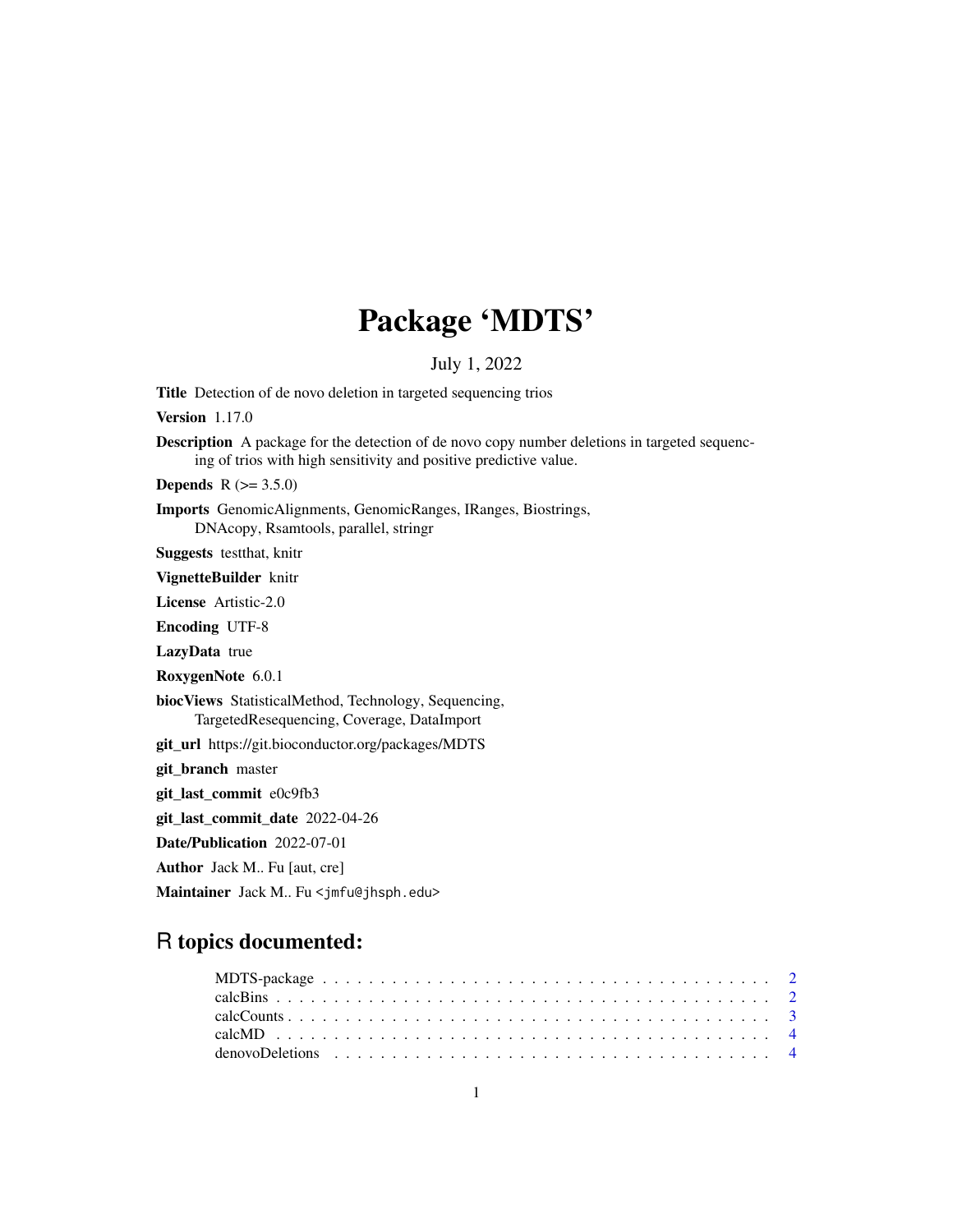#### <span id="page-1-0"></span> $2 \text{ calcBins}$

| $\bullet$<br>Index |  |  |  |  |  |  |  |  |  |  |  |  |  |  |  |  |  |
|--------------------|--|--|--|--|--|--|--|--|--|--|--|--|--|--|--|--|--|

MDTS-package *The MDTS package for Detection of Denovo Deletions from Targeted Sequencing Data Using Minimum-Distance*

#### Description

The MDTS package for Detection of Denovo Deletions from Targeted Sequencing Data Using Minimum-Distance

calcBins *Sample driven calculation of bins for counting*

#### Description

This function will randomly select a sample of bam files to calculate dynamic MDTS bins for subsequent read-depth analysis.

#### Usage

```
calcBins(metaData, n, readLength, medianCoverage, minimumCoverage, genome,
 mappabilityFile, seed = 1337)
```
#### Arguments

| metaData        | A table in the format of the output of getMetaData().                                               |
|-----------------|-----------------------------------------------------------------------------------------------------|
| n               | The number of subsamples to use.                                                                    |
| readLength      | The read length of the experiment.                                                                  |
|                 | medianCoverage The median number of reads across sub-samples to reach before creating a new<br>bin. |
| minimumCoverage |                                                                                                     |
|                 | The miminum number of coverage across all sub-samples required to create the<br>proto-region.       |
| genome          | The BSGenome object that assists in calculations of the GC content of the bins.                     |
| mappabilityFile |                                                                                                     |
|                 | A path to the bigwig file of 100mer mappability of the corresponding genome.                        |
| seed            | Sets the seed so results are reproducible. Defaults to 1337.                                        |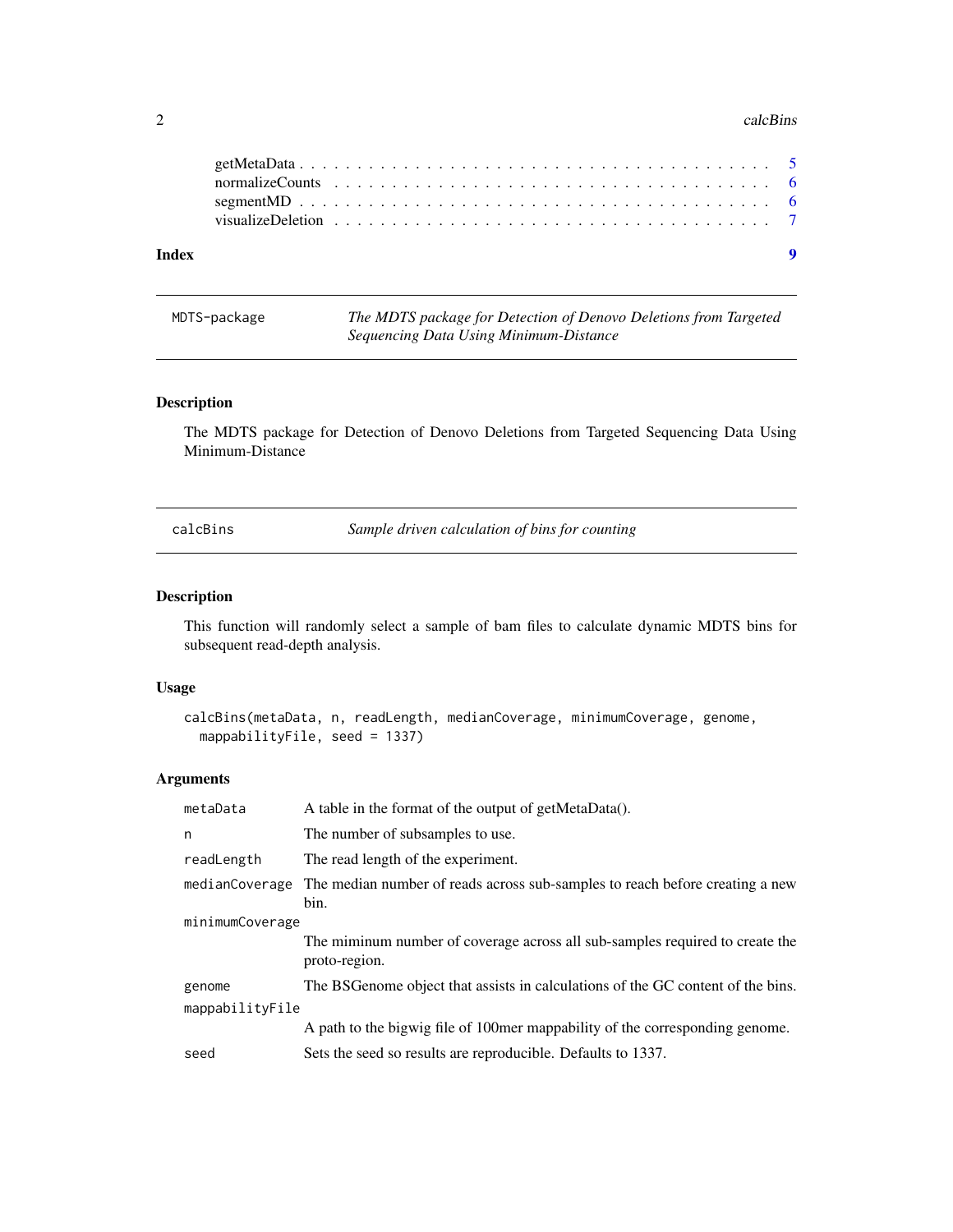#### <span id="page-2-0"></span>calcCounts 3

#### Value

Returns a GRanges object depicting the dynamic bins that MDTS calculates.

#### Examples

```
load(system.file("extdata", 'bins.RData', package = "MDTS"))
bins
```
calcCounts *Creating the raw count matrix*

#### Description

This function will return a matrix of read counts where ecah column is a sample, and each row is a bin.

#### Usage

```
calcCounts(metaData, bins, rl, mc.cores = 1)
```
#### **Arguments**

| metaData | A table in the format of the output of getMetaData().                  |
|----------|------------------------------------------------------------------------|
| bins     | The set of bins determined by calcBins().                              |
| r1.      | The read length of the experiment.                                     |
| mc.cores | The number of cores to use for multi-threaded analysis. Defaults to 1. |

#### Value

A data.frame that contains the counts for each sample in the metaData input that fall into each segment of bins.

#### Examples

```
## Not run:
pD <- getMetaData(
'https://raw.githubusercontent.com/JMF47/MDTSData/master/data/pD.ped')
genome = BSgenome.Hsapiens.UCSC.hg19
map_file <-
"https://raw.githubusercontent.com/JMF47/MDTSData/master/data/chr1.map.bw"
bins = calcBins(pD, n=5, rl=100, med=150, min=5, genome, map_file)
## End(Not run)
load(system.file("extdata", 'bins.RData', package = "MDTS"))
load(system.file("extdata", 'counts.RData', package = "MDTS"))
counts
```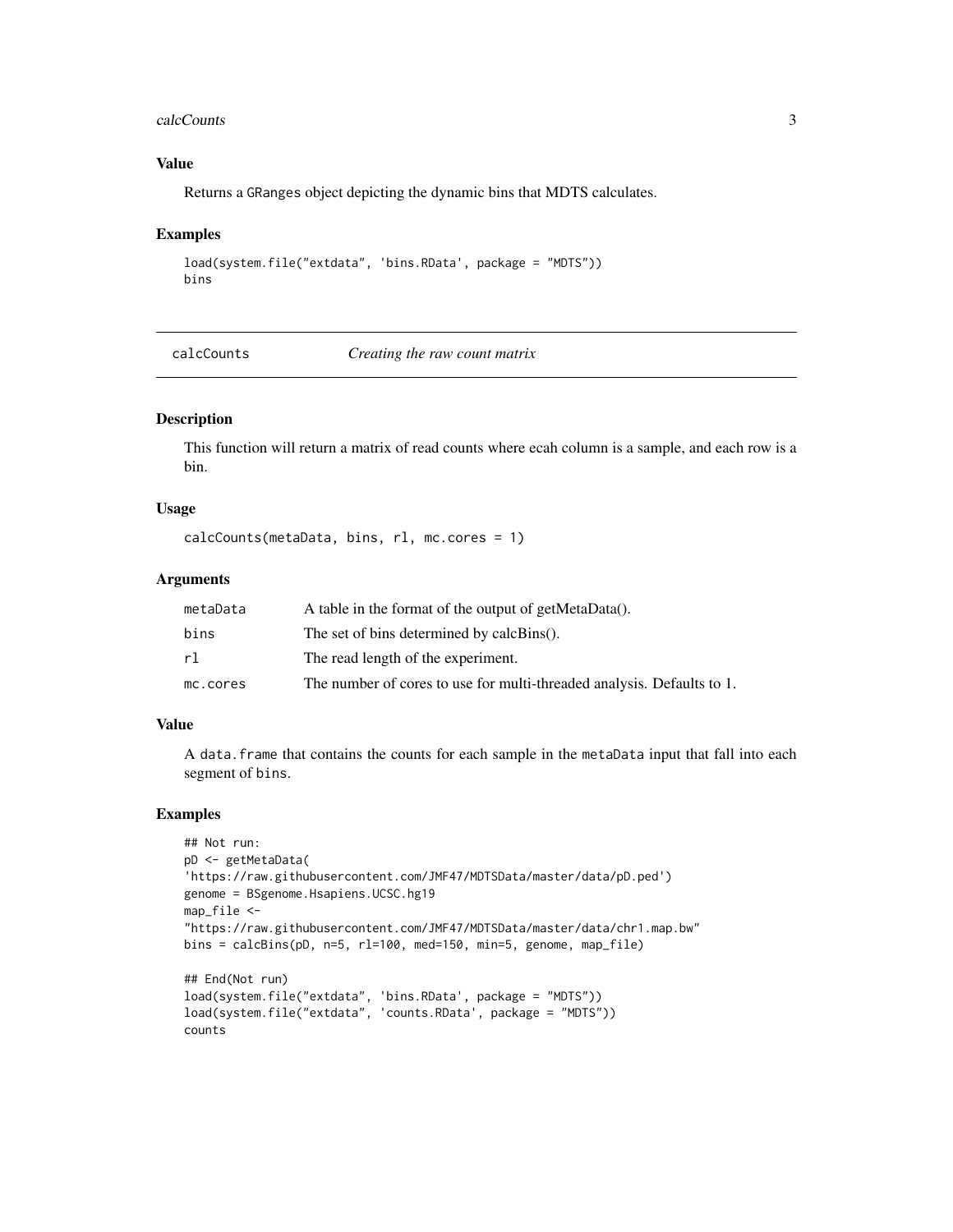<span id="page-3-0"></span>

#### Description

This function will return a matrix of minimum distances where ecah column is a family, and each row is a bin.

#### Usage

```
calcMD(mCounts, metaData)
```
#### Arguments

| mCounts  | A matrix of normalized coverage output by normalized Counts(). |
|----------|----------------------------------------------------------------|
| metaData | A table in the format of the output of metaData().             |

#### Value

A data.frame of minimum distances. Each column is a trio, while each row is an entry in bins

#### Examples

```
load(system.file("extdata", 'bins.RData', package = "MDTS"))
load(system.file("extdata", 'counts.RData', package = "MDTS"))
load(system.file("extdata", 'pD.RData', package = "MDTS"))
mCounts <- normalizeCounts(counts, bins)
md <- calcMD(mCounts, pD)
```
denovoDeletions *Denovo Deletion Calling*

#### Description

This function will return a single GRanges object containing all denovo deletions that passed filtering from a Circular Binary Segmentation object with supplementary information.

#### Usage

```
denovoDeletions(cbs, mCounts, bins)
```
#### Arguments

| cbs     | The output from segment $MD()$ .                          |
|---------|-----------------------------------------------------------|
| mCounts | The normalized counts matrix output by normalizeCounts(). |
| bins    | The set of bins determined by calcBins().                 |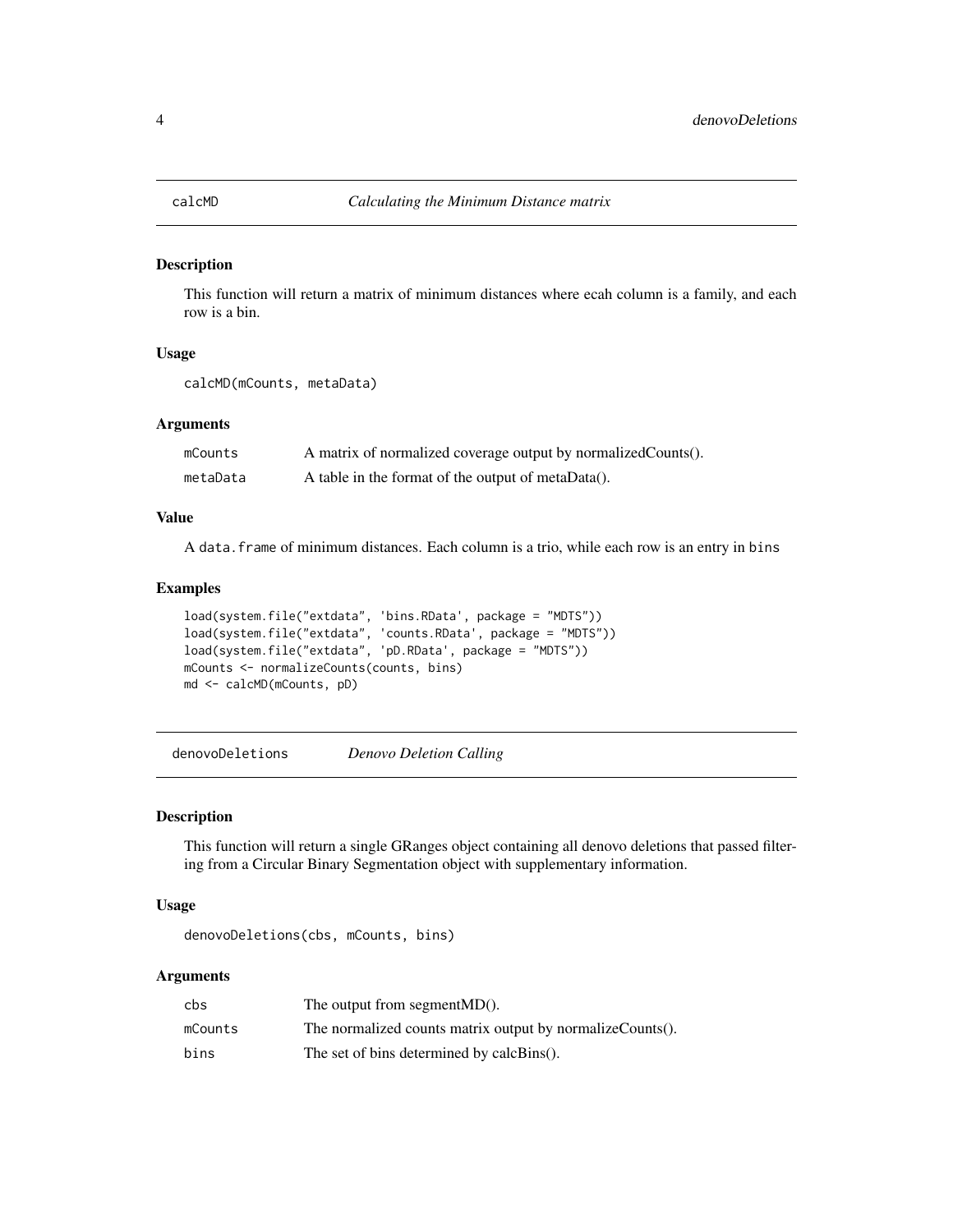#### <span id="page-4-0"></span>getMetaData 5

#### Value

A GRanges object that reports all detected denovo deletions passing requite filters.

#### Examples

```
load(system.file("extdata", 'bins.RData', package = "MDTS"))
load(system.file("extdata", 'counts.RData', package = "MDTS"))
load(system.file("extdata", 'pD.RData', package = "MDTS"))
mCounts = normalizeCounts(counts, bins)
md = calcMD(mCounts, pD)
cbs = segmentMD(md, bins)
denovo = denovoDeletions(cbs, mCounts, bins)
```
getMetaData *Constructor for metadata*

#### Description

This function allows constructor of phenotype information necessary for downstream analysis. See format of required fields. Function will also rearrange the rows such that trios are grouped together - with proband first, mother second, and father third.

#### Usage

```
getMetaData(path, id = "subj_id", familyId = "family_id",
  fatherId = "father_id", motherId = "mother_id", bamPath = "bam_path")
```
#### Arguments

| path     | The path pointing to the file that contains information on each subject in the<br>dataset.              |
|----------|---------------------------------------------------------------------------------------------------------|
| id       | The column name that identifies each sample. Defaults to 'subj_id'.                                     |
| familyId | The column name that identifies which family the sample belongs to. Defaults<br>to 'family id'.         |
| fatherId | The column name that identifies the id of the father. Defaults to 'father_id'.                          |
| motherId | The column name that identifies the id of the mother. Defaults to 'mother id'.                          |
| bamPath  | The column name that identifies where to find the bam file for each subject.<br>Defaults to 'bam_path'. |

#### Value

Returns a data. frame of required sample information for running MDTS.

#### Examples

```
meta <- getMetaData(
'https://raw.githubusercontent.com/JMF47/MDTSData/master/data/pD.ped')
```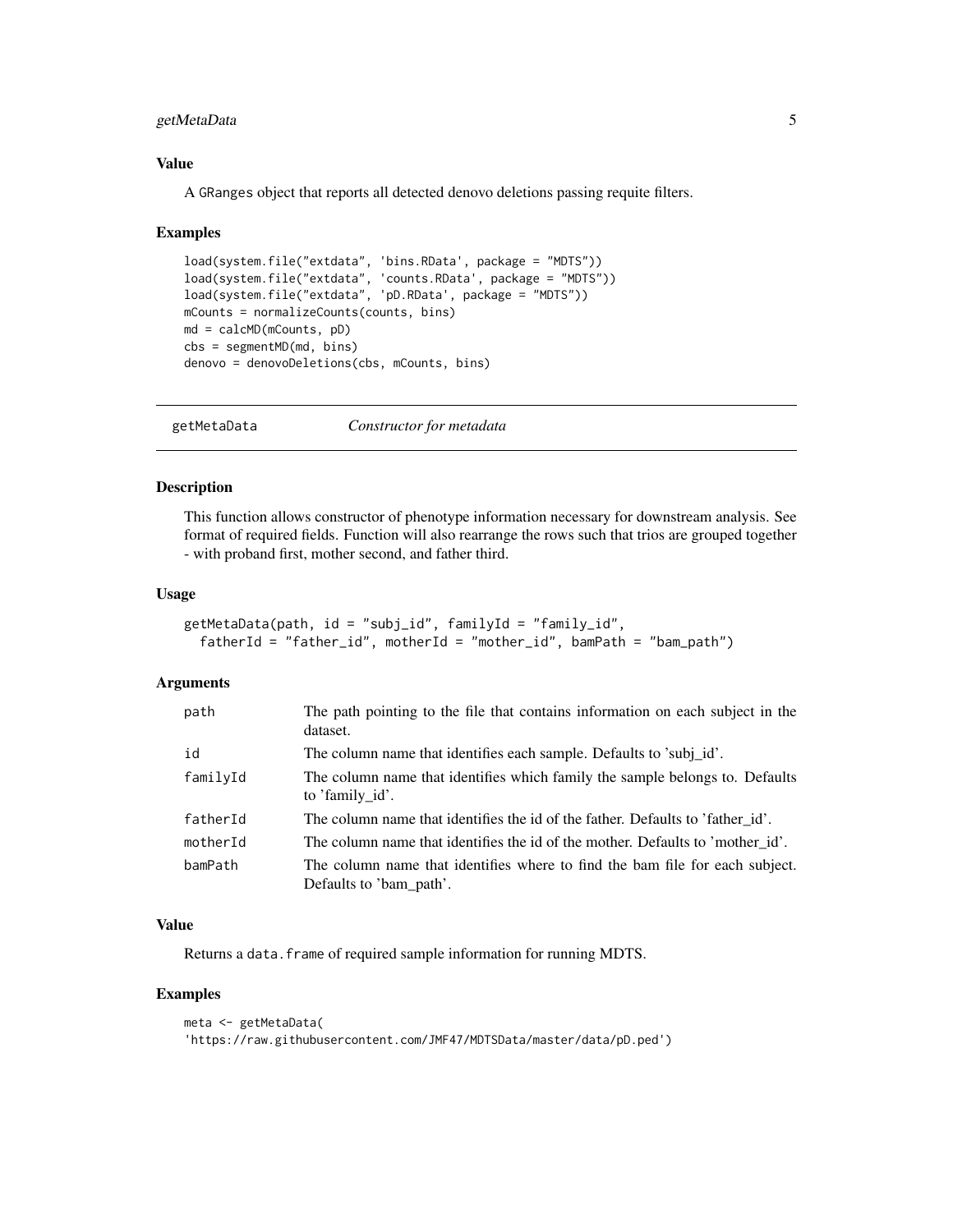#### Description

This function will return a matrix of normalized M scores where ecah column is a sample, and each row is a bin.

#### Usage

```
normalizeCounts(counts, bins, GC = TRUE, map = TRUE, mc.cores = 1)
```
#### Arguments

| counts   | A matrix of raw coverage output by calcCounts().                          |
|----------|---------------------------------------------------------------------------|
| bins     | The set of bins determined by calcBins().                                 |
| GC       | Whether to loess adjust for GC. Defaults to TRUE.                         |
| map      | Whether to loess adjust for mappability. Defaults to TRUE. Defaults to 1. |
| mc.cores | The number of cores to use for multi-threaded analysis.                   |

#### Value

A data.frame of normalized counts. Each column is a sample, and each row is a entry of bins.

#### Examples

```
load(system.file("extdata", 'bins.RData', package = "MDTS"))
load(system.file("extdata", 'counts.RData', package = "MDTS"))
load(system.file("extdata", 'pD.RData', package = "MDTS"))
mCounts <- normalizeCounts(counts, bins)
```
segmentMD *Circular Binary Segmentation on Minimum Distances*

#### Description

This function will return a GRanges object containing the copy number segments of all families in the input minimum distance matrix. It calls segment() from DNAcopy (alpha=0.001, undo.splits="sdundo", undo.SD=4).

#### Usage

```
segmentMD(md, bins, alpha = 0.001, undo.splits = "sdundo", undo.SD = 4,
 mc.core = 1)
```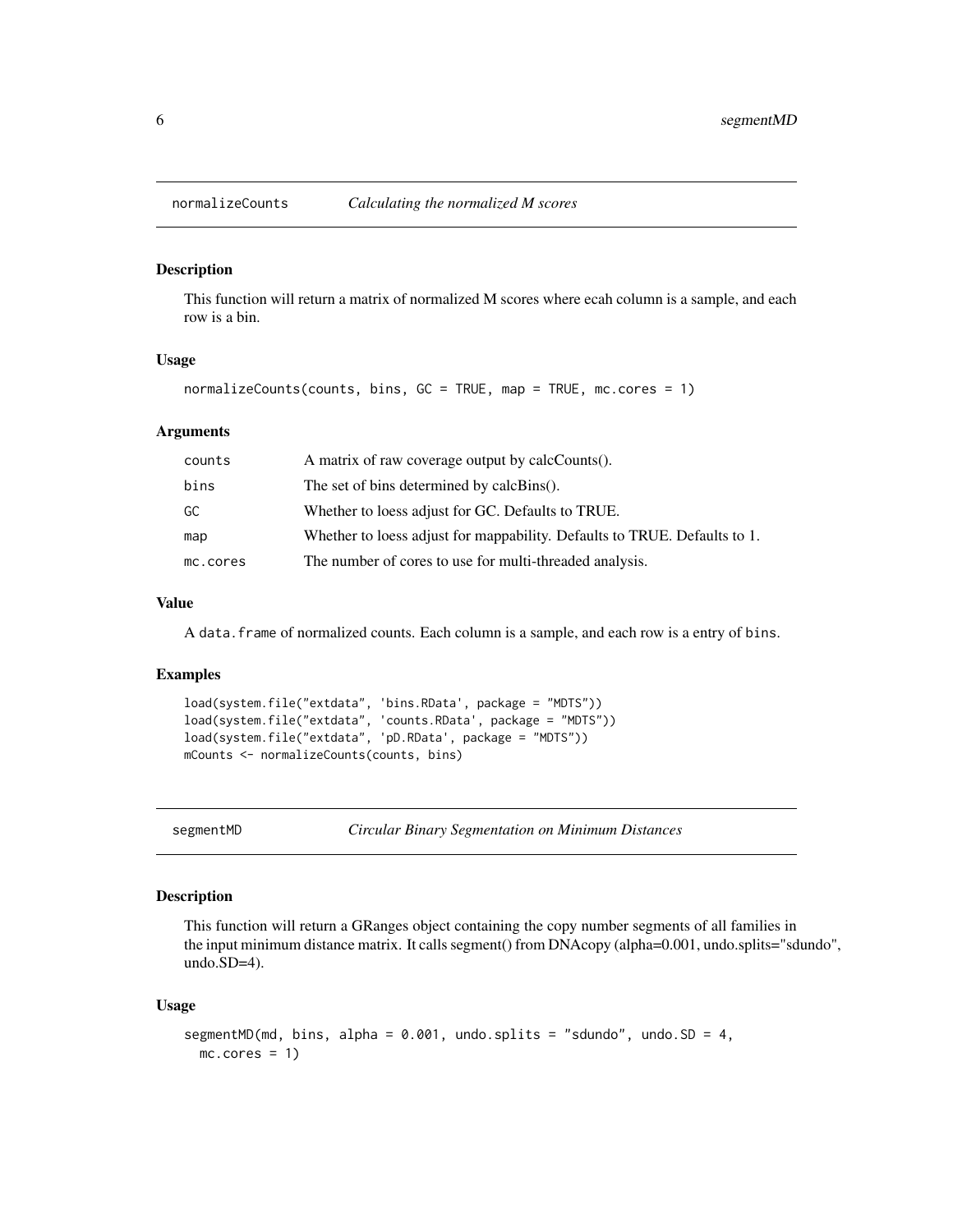#### <span id="page-6-0"></span>visualizeDeletion 7

#### Arguments

| md          | The minimum distance matrix produced by calcMD.                        |
|-------------|------------------------------------------------------------------------|
| bins        | The set of bins determined by calcBins.                                |
| alpha       | Controls the alpha option in calling DNAcopy::segment()                |
| undo.splits | Controls the undo splits option in DNAcopy: segment()                  |
| undo.SD     | Controls the undo.SD option in calling DNAcopy::segment()              |
| mc.cores    | The number of cores to use for multi-threaded analysis. Defaults to 1. |

#### Value

A data.frame containing the segmented regions based to be parsed by denovoDeletions() minimum distance.

#### Examples

```
load(system.file("extdata", 'bins.RData', package = "MDTS"))
load(system.file("extdata", 'counts.RData', package = "MDTS"))
load(system.file("extdata", 'pD.RData', package = "MDTS"))
mCounts <- normalizeCounts(counts, bins)
md <- calcMD(mCounts, pD)
cbs <- segmentMD(md, bins)
```
visualizeDeletion *Visualization for deletions*

#### Description

This function plots the raw read information from the location of interest for a trio.

#### Usage

```
visualizeDeletion(deletion, bins, metaData, mCounts, md, save = FALSE)
```
#### Arguments

| deletion | A GRanges object in the format of the output of denoveDeletions().        |
|----------|---------------------------------------------------------------------------|
| bins     | The set of bins determined by calcBins().                                 |
| metaData | A table in the format of the output of getMetaData().                     |
| mCounts  | A matrix of normalized coverage output by normalized Counts().            |
| md       | The minimum distance matrix output by calcMD()                            |
| save     | If TRUE will save plot to current working directory instead of rendering. |

#### Value

The file name if the plot was saved.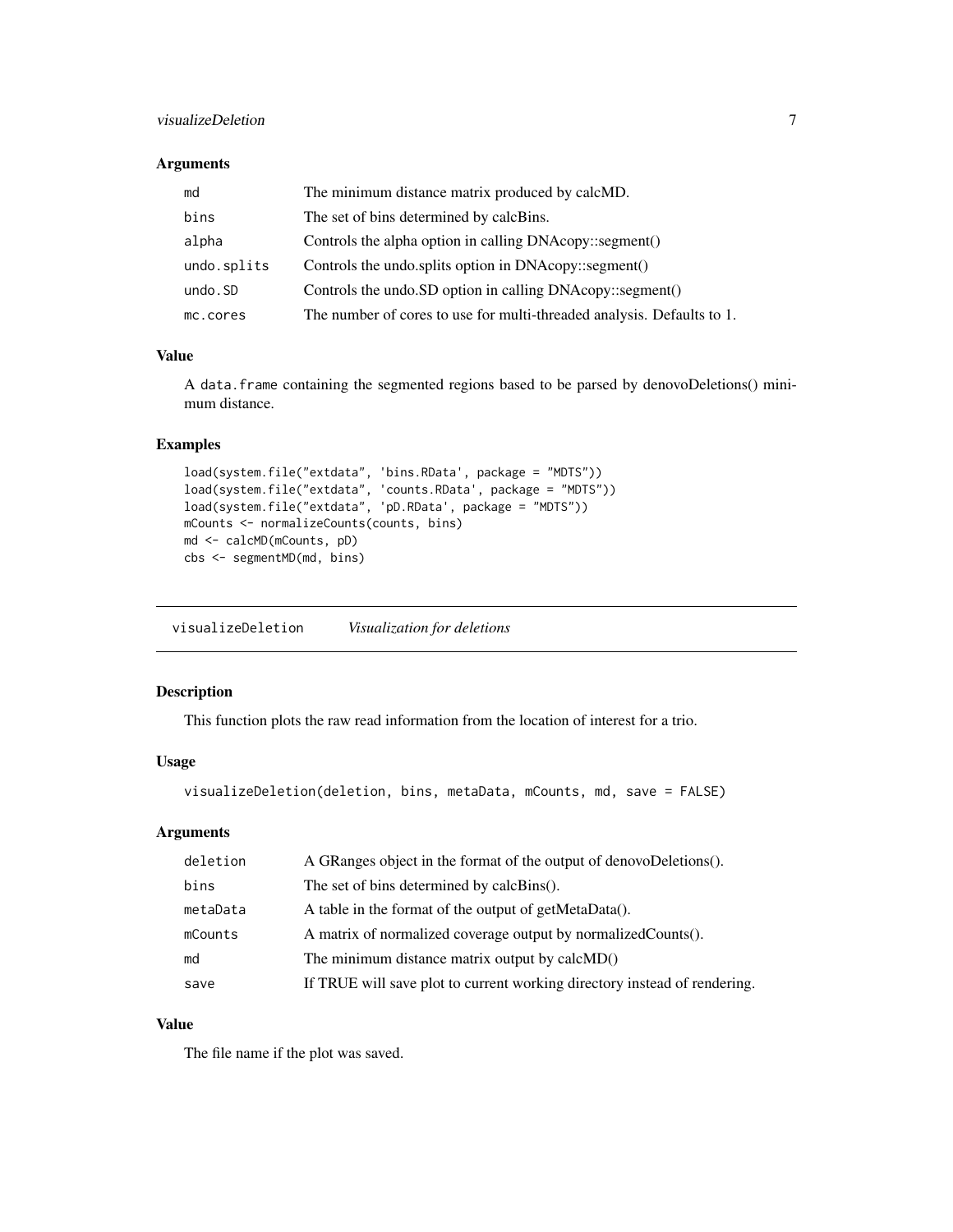### Examples

```
## Not run:
load(system.file("extdata", 'bins.RData', package = "MDTS"))
load(system.file("extdata", 'counts.RData', package = "MDTS"))
load(system.file("extdata", 'pD.RData', package = "MDTS"))
mCounts <- normalizeCounts(counts, bins)
md <- calcMD(mCounts, pD)
cbs <- segmentMD(md, bins)
denovo <- denovoDeletions(cbs, mCounts, bins)
visualizeDeletion(denovo[1], bins, pD, mCounts, md)
```
## End(Not run)